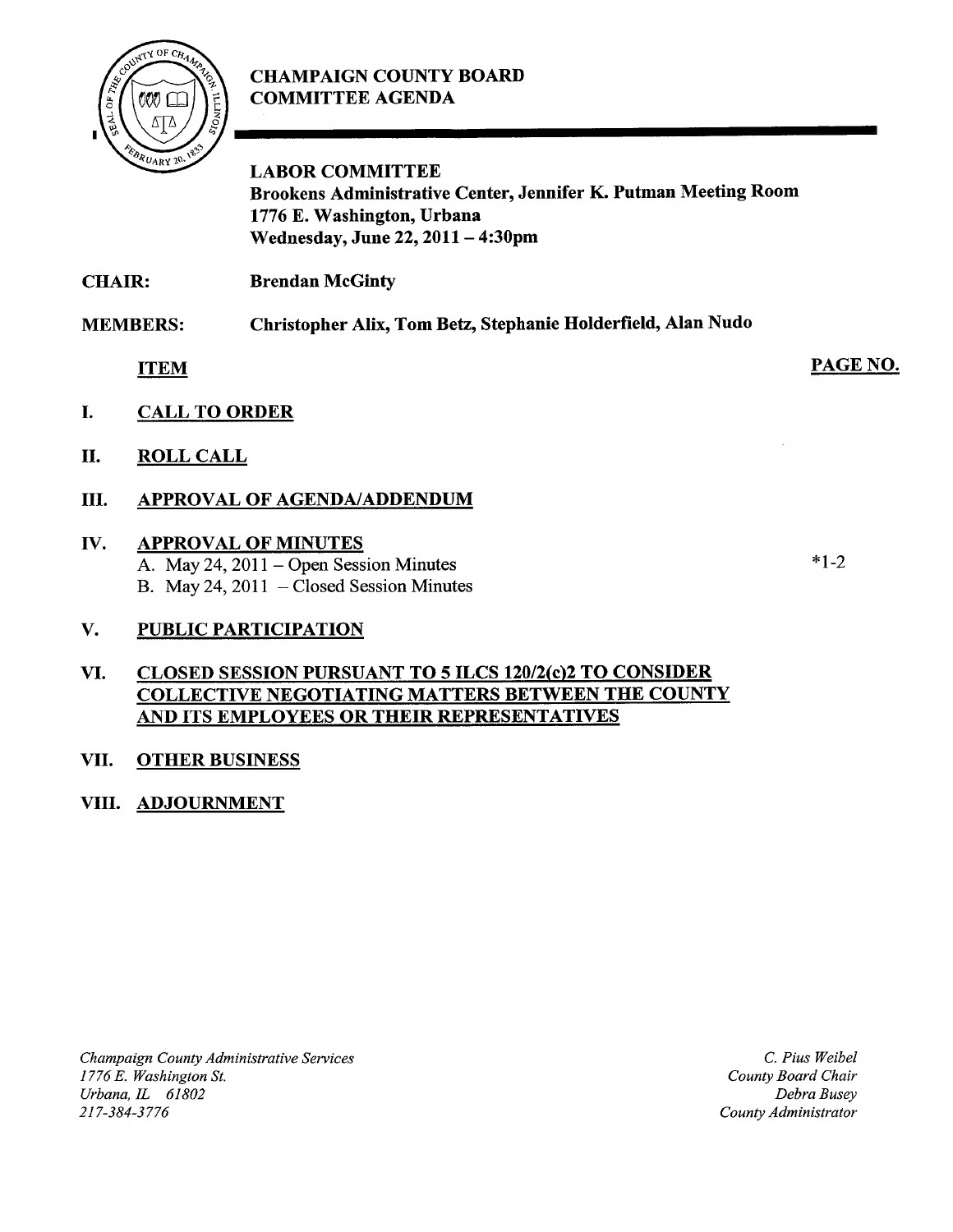| <b>CHAMPAIGN COUNTY BOARD</b><br><b>COMMITTEE MINUTES</b><br><b>LABOR COMMITTEE</b><br><b>Tuesday, May 24, 2011</b><br><b>Brookens Administrative Center, Jennifer Putman Meeting Room</b><br>1776 E. Washington St., Urbana |                                                                                                                                                                                                      |
|------------------------------------------------------------------------------------------------------------------------------------------------------------------------------------------------------------------------------|------------------------------------------------------------------------------------------------------------------------------------------------------------------------------------------------------|
|                                                                                                                                                                                                                              |                                                                                                                                                                                                      |
| <b>MEMBERS PRESENT:</b>                                                                                                                                                                                                      | Christopher Alix, Tom Betz, Stephanie Holderfield, Brendan McGinty<br>(Chair), Alan Nudo                                                                                                             |
| <b>MEMBERS ABSENT:</b>                                                                                                                                                                                                       | None                                                                                                                                                                                                 |
| <b>OTHERS PRESENT:</b>                                                                                                                                                                                                       | Deb Busey (County Administrator), Alan Kurtz (County Board<br>Member), Pattsi Petrie (County Board Member), Julia Rietz (State's<br>Attorney), Amanda Tucker (HR Generalist)                         |
| <b>CALL TO ORDER</b>                                                                                                                                                                                                         |                                                                                                                                                                                                      |
|                                                                                                                                                                                                                              | McGinty called the meeting to order at 4:30 p.m.                                                                                                                                                     |
| <b>ROLL CALL</b><br>of a quorum.                                                                                                                                                                                             | Alix, Betz, McGinty, and Nudo were present at the time of roll call, establishing the presence                                                                                                       |
| <b>APPROVAL OF AGENDA/ADDENDUM</b>                                                                                                                                                                                           |                                                                                                                                                                                                      |
| unanimous support.                                                                                                                                                                                                           | MOTION by Alix to approve the agenda; seconded by Betz. Motion carried with                                                                                                                          |
| <b>APPROVAL OF MINUTES</b>                                                                                                                                                                                                   |                                                                                                                                                                                                      |
| Betz. Motion carried with unanimous support.                                                                                                                                                                                 | <b>MOTION</b> by Alix to approve the May 11, 2011 open and closed session minutes; seconded by                                                                                                       |
| <b>PUBLIC PARTICIPATION</b>                                                                                                                                                                                                  |                                                                                                                                                                                                      |
| There was no public participation.                                                                                                                                                                                           |                                                                                                                                                                                                      |
| <b>REPRESENTATIVES</b>                                                                                                                                                                                                       | <b>CLOSED SESSION PURSUANT TO 5 ILCS 120/2(c)2 TO CONSIDER COLLECTIVE</b><br><b>NEGOTIATING MATTERS BETWEEN THE COUNTY AND ITS EMPLOYEES OR THEIR</b>                                                |
|                                                                                                                                                                                                                              | <b>MOTION</b> by Alix to enter into closed session pursuant to 5 ILCS 120/2 (c) 2 to consider<br>collective negotiating matters between Champaign County and its employees or their representatives. |